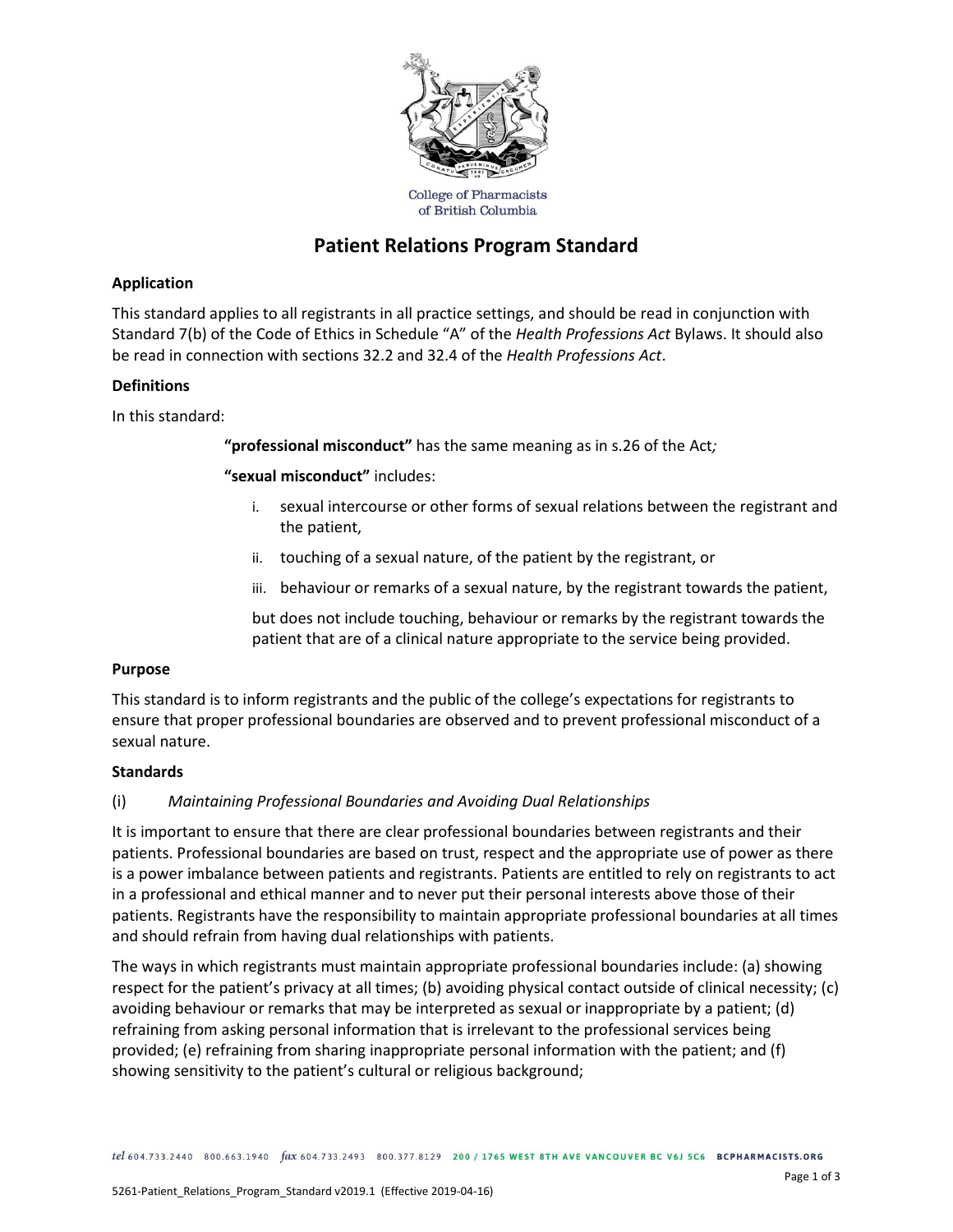

Forming a relationship with a patient outside the professional setting may place a registrant in an ethically compromising situation, and may result in the violation of a professional boundary which is a serious regulatory matter.

As a consequence, registrants should generally avoid dual relationships, even when the patient attempts to initiate the relationship or consents to enter into a personal relationship. The existence of a dual relationship may compromise the registrant's ability to provide objective and unbiased care which places the patient (and broader public) at risk.

## (ii) *Relationships with Former Patients*

Depending on the circumstances, it may be considered unethical and unprofessional conduct to form a relationship with a former patient. Registrants should have regard to the following considerations before considering a relationship with a former patient:

- The nature of the previous professional relationship and whether it involved a significant imbalance of power;
- Whether the former patient was, or is, vulnerable;
- Whether the registrant is using the knowledge or influence that the registrant gained through the professional relationship to develop or continue the personal relationship;
- Whether the registrant is already treating, or are likely to treat, any other members of the former patient's family;
- Whether the patient understands that the registrant-patient relationship has ended;
- Whether the patient is capable of consenting;
- Whether or not a reasonable interval of time has passed since the professional relationship ended with the patient.\*

It is unethical for a registrant to terminate a professional relationship in order to initiate a personal or sexual relationship with a patient.

\* Registrants should consider the following guidelines to self-assess whether a reasonable interval of time has passed:

- The nature, intensity and frequency of the former registrant-patient relationship, as well as the level of patient vulnerability and power imbalance should be taken into consideration.
- The relationship must not be a result of or appear to be a result of the use or exploitation of the trust, knowledge, influence, or emotions derived from the previous professional relationship.